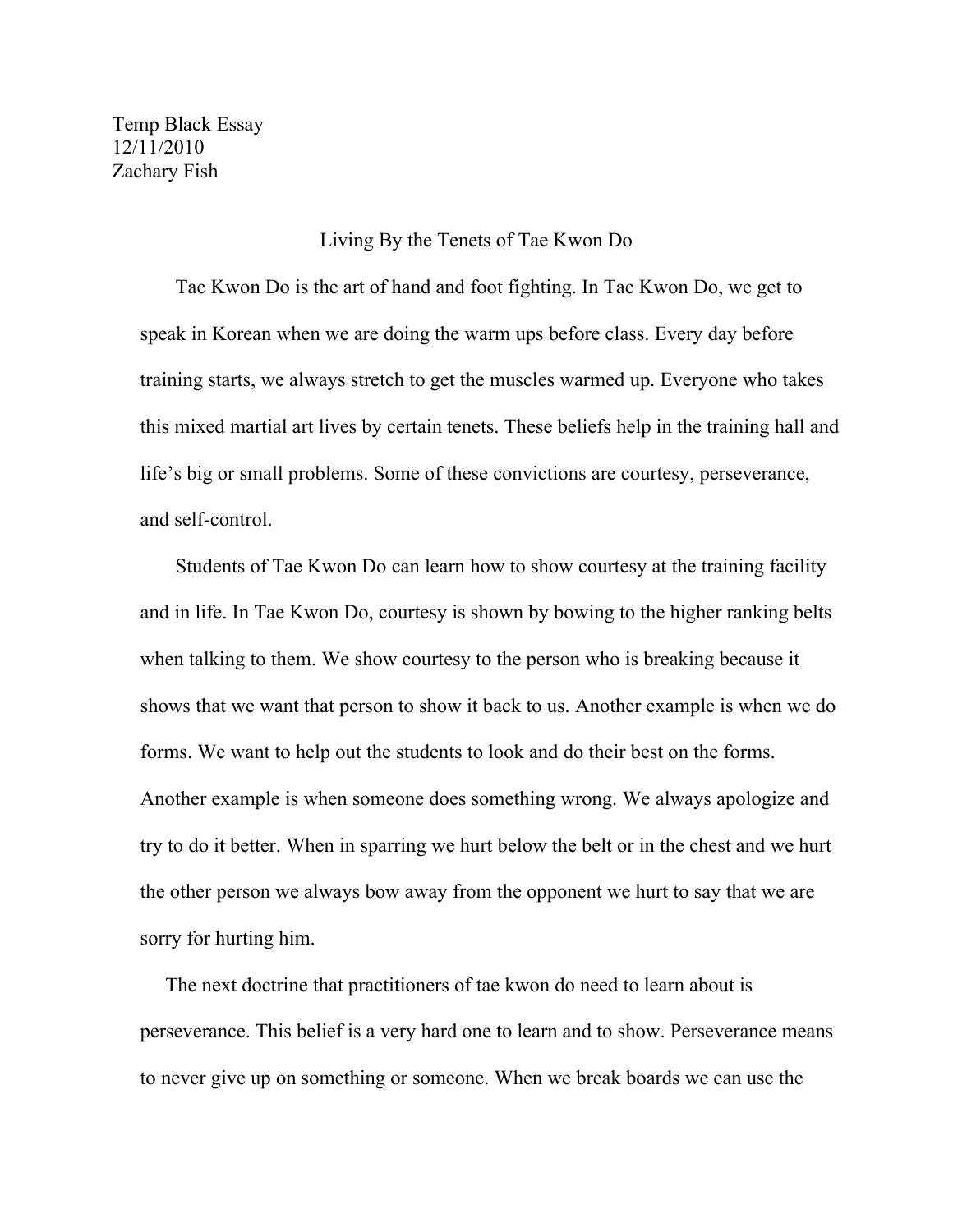arm or the foot technique. The boards we break are made of pine and oak. The student who is about to break usually has two holders. Those people who take longer to break are showing perseverance. They keep going until they succeed. Another way a student can show perseverance in class is doing his/her form over and over again. These forms are not easy to learn overnight. These forms have a lot of movements to do. The student also has to know what the meaning of the form is. They take a lot of practice and asking questions to see if they are doing it correctly. Another good way to show perseverance is when we get to practice sparring with different people. Sparring teaches perseverance by not hurting another fighter in the training hall. It shows that fighter's ability to stop his punch or kick before it makes contact. This will teach anyone how to become a better fighter.

 The last tenet is self-control. Self-control is learning to control the anger but also to control the mind, breathing, punches, and the kicks when someone is sparring or doing their forms. Self-control is a good doctrine to understand and learn because if people know self-control their lives will be changed. Self-control clears the mind and teaches it to focus. When a student has a clear and focused mind he will do great on the forms and the breaks. Another example is breathing. Breathing is a big part in self-control because students of this art have to learn how to control their breathing patterns during the workouts and the forms. The next example of self-control is about the punches and the kicks. That student should know how long their arms and legs are because an accident could happen to anyone and did not mean to do it. The next examples of self-control are punches and kicks. A student does not want to really hurt